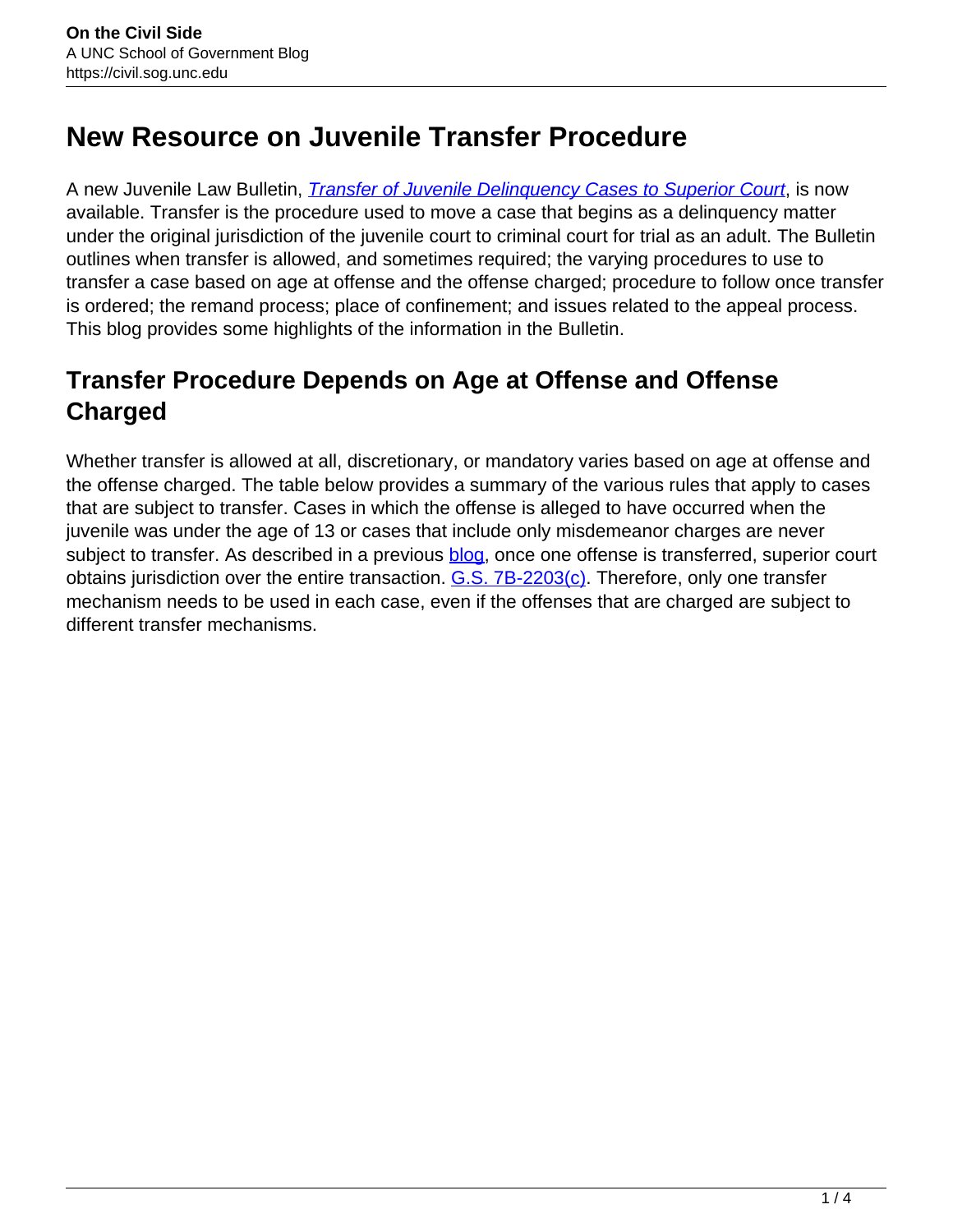The Bulletin provides additional detail regarding the procedures that apply to the various transfer mechanisms—a finding of probable cause, a true bill of indictment, and a transfer hearing.

### **Procedure When Ordering Transfer**

The Bulletin provides detailed information about the procedures that must be followed when ordering transfer, with links to the appropriate forms to use.

#### **Forms**

The forms referenced in the Bulletin to be used in applicable transfer proceedings include:

- form **AOC-J-343**, Juvenile Order—Probable Cause Hearing, to be used to order transfer following a finding of probable cause;
- form **AOC-J-444**, Juvenile Order—Transfer After Bill of Indictment, to be used to order transfer following a finding that a qualifying indictment has been returned;
- form **AOC-J-442**, Juvenile Order—Transfer Hearing, to be used to order a discretionary transfer following a transfer hearing; and
- form **AOC-CR-922**, Release Order for Juvenile Transferred to Superior Court for Trial.

#### **Content of Discretionary Transfer Orders**

There is caselaw that provides direction regarding the necessary content of transfer orders issued as the result of a transfer hearing. See State v. Green, 124 N.C. App. 269 (1996), *In re E.S.*, 191 N.C. App. 568, 572–73 (2008), and *In re J.L.W.*, 136 N.C. App. 596, 600–01 (2000). Discretionary transfer orders must specify the reasons for transfer and reflect that the court considered all eight factors as required by G.S. 7B-2203(b). At the same time, discretionary transfer orders are not required to contain findings of fact to support the court's conclusion that the needs of the juvenile or the protection of the public would be served by transfer.

#### **Other Requirements and Considerations After Ordering Transfer**

**Pretrial Release.** Once transfer is ordered, a juvenile has the right to pretrial release under Article 26 of the North Carolina Criminal Procedure Act. G.S. 7B-2204. The Bulletin details how the shift from juvenile to criminal jurisdiction means that the youth can no longer be detained pursuant to a secure custody order once the matter is under the jurisdiction of the superior court. When determining conditions of pretrial release following transfer, the district court must

- follow the provisions of  $S. 15A-533$  and  $G.S. 15A-534$ , and
- specify the person or persons to whom the juvenile may be released. S. 7B-2204(a).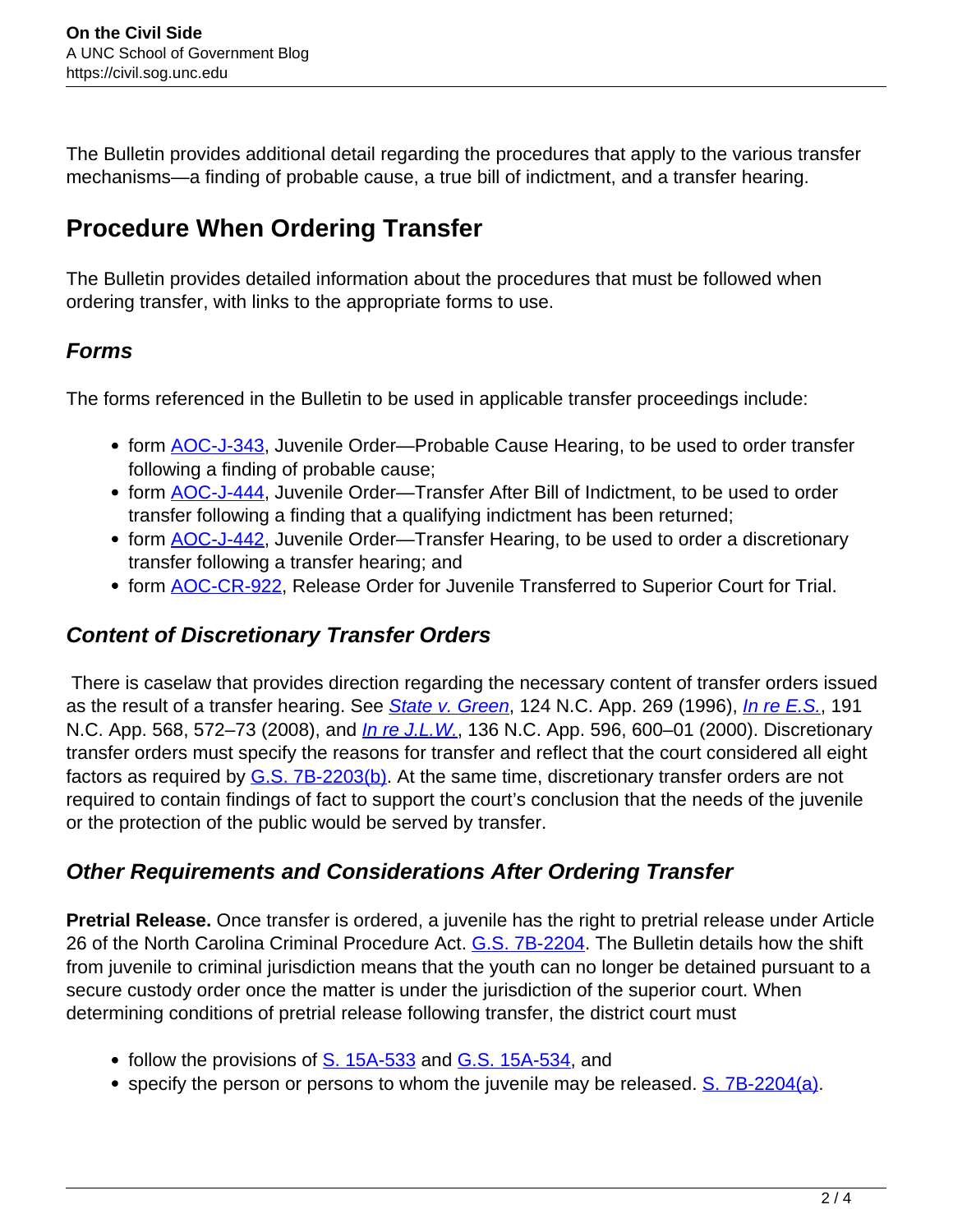**Fingerprints and DNA.** G.S. 7B-2201 requires that juveniles be fingerprinted and, if charged with an offense subject to the DNA sample requirement, provide a DNA sample when jurisdiction is transferred to superior court.

**Counsel.** Transfer of a case from juvenile to criminal jurisdiction may result in the need to appoint a new attorney to represent the youth. At the same time, there are important rights that the youth has immediately after transfer, including the right to appeal to the superior court and the right to pretrial release. The Bulletin explores these issues and suggests that district courts routinely inquire about ongoing representation for youth at the time of transfer to ensure that these rights are protected.

### **Place of Confinement**

If youth remain confined following transfer, the place of confinement depends on the age of the youth. As long as youth remain under age 18, they must be housed in a juvenile detention facility. Once the youth turn 18, they must be transferred to the sheriff in the county where the charges arose for confinement in the jail. G.S. 7B-2204(a), (c).

## **Remand**

When a case that alleges an offense committed at age 16 or 17 is transferred, it can be returned to district court to be handled as a juvenile matter through the remand process. The district attorney and the juvenile's attorney must file a joint motion to the superior court for remand. G.S. 7B-2200.5(d). Form AOC-CR-291 should be used for this purpose. Once the joint motion is filed, the superior court must remand the case. The superior court record must be expunged on remand, including any DNA record or profile included in the state DNA database and any DNA sample stored in the state DNA databank as a result of the remanded charges. G.S. 15A-145.8. Form AOC-CR-292 should be used for expunction under these circumstances.

In order to hold the youth in custody following remand, a new secure custody order must be issued. The superior court has authority to issue a secure custody order in accordance with G.S. 7B-1903 when remanding a case. Session Law 2021-123, §§ 3.(a)-(b).

## **Appeals**

The Juvenile Code provides a right to an interlocutory appeal of every transfer order. G.S. 7B-2603(a). The intersection of this right to an appeal and the right to confidentiality in juvenile matters provided under the Juvenile Code has led to significant confusion regarding how to handle matters during this appeal period. I addressed this in a previous blog. The Bulletin also discusses these issues in-depth, including that